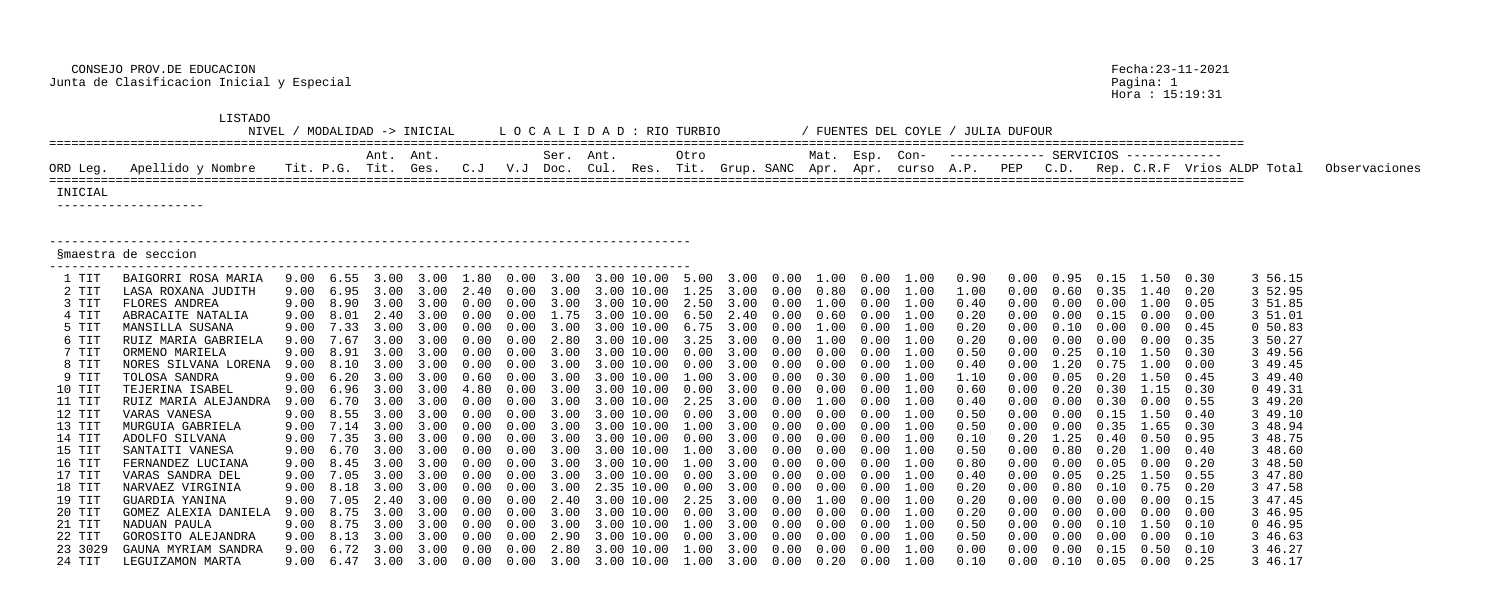25 TIT DERISIO MARIA 9.00 8.72 3.00 3.00 0.00 0.00 2.30 3.00 10.00 2.25 3.00 0.00 0.00 0.00 1.00 0.50 0.00 0.00 0.00 0.00 0.00 0 45.77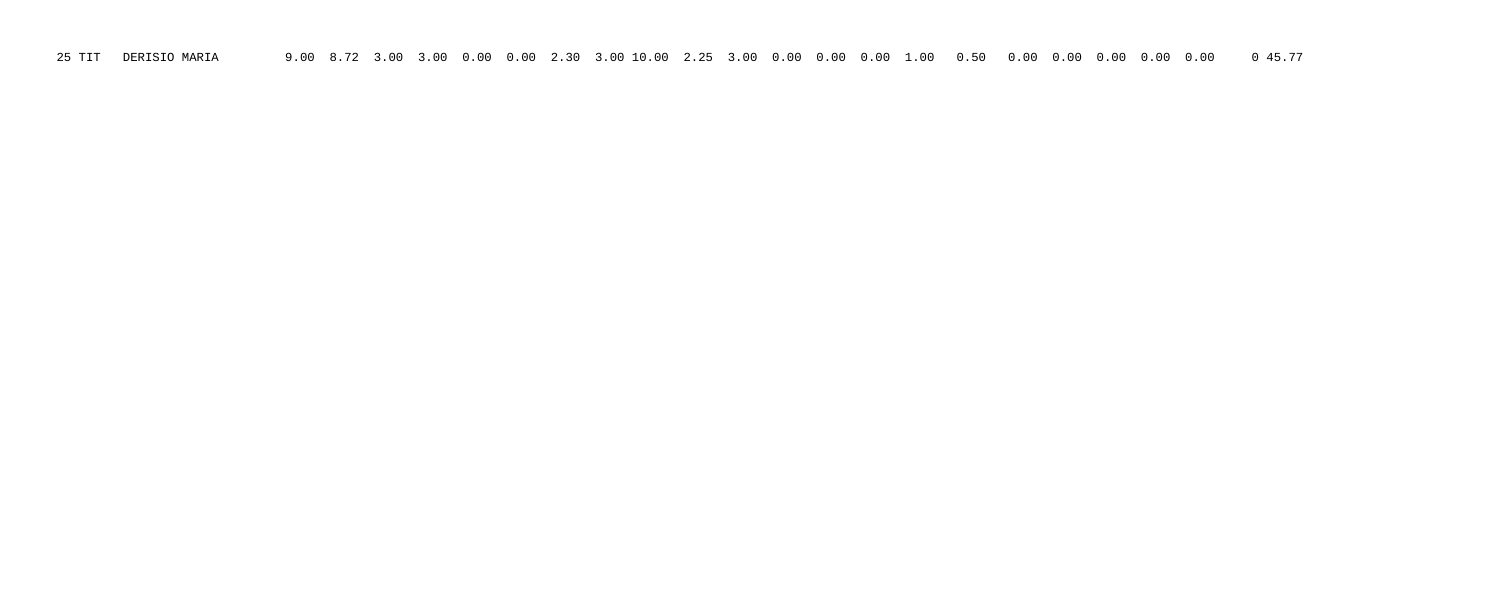# CONSEJO PROV.DE EDUCACION Fecha:23-11-2021 Junta de Clasificacion Inicial y Especial

LISTADO<br>NIVEL / MODALIDAD -> INICIAL

|          |                                                                                                          |      |      | Ant. Ant.            |                                                                               |               |            | Ser. Ant. |                 | Otro |      |                  |             | Mat. Esp. Con-             |                   |            |            |      |                   |                                    |      |                                                                                            |               |
|----------|----------------------------------------------------------------------------------------------------------|------|------|----------------------|-------------------------------------------------------------------------------|---------------|------------|-----------|-----------------|------|------|------------------|-------------|----------------------------|-------------------|------------|------------|------|-------------------|------------------------------------|------|--------------------------------------------------------------------------------------------|---------------|
| ORD Leg. | Apellido y Nombre                                                                                        |      |      | Tit. P.G. Tit. Ges.  |                                                                               | C. J          |            |           |                 |      |      |                  |             |                            |                   |            |            |      |                   |                                    |      | V.J Doc. Cul. Res. Tit. Grup.SANC Apr. Apr. curso A.P. PEP C.D. Rep.C.R.F Vrios ALDP Total | Observaciones |
| 26 TIT   | BASCOPE SILVANA                                                                                          |      |      | $9.00$ $7.15$ $3.00$ | $3.00$ 0.00 0.00 3.00 2.90 10.00 0.00 3.00 0.00 0.40 0.00 1.00                |               |            |           |                 |      |      |                  |             |                            |                   | 0.30       | 0.00       |      | $0.00 \quad 0.25$ | 0.50                               | 0.20 | 2 45.70                                                                                    |               |
| 27 TIT   | MARIN MARINA                                                                                             | 9.00 | 8.30 | 3.00                 | 3.00                                                                          | 0.00          | 0.00       | 3.00      | 3.00 10.00 0.00 |      |      | 3.00 0.00        | 0.00        |                            | $0.00 \quad 1.00$ | 0.90       | 0.00       | 0.00 | 0.05              | 0.75                               | 0.00 | 045.00                                                                                     |               |
| 28 4389  | RIQUELME SILVINA                                                                                         | 9.00 |      |                      | 7.73 2.00 2.75                                                                | 0.00          | 0.00       | 2.10      | 3.00 10.00 2.00 |      |      |                  |             | $3.00$ 0.00 0.00 0.00 0.00 |                   | 0.20       | 0.00       | 0.00 | 0.00              | 0.00                               | 0.10 | 3 44.88                                                                                    |               |
| 29 TIT   | DIAZ SALDIVIA LUISA                                                                                      | 9.00 | 7.95 | 3.00                 | 3.00                                                                          | (1.00)        | 0.00       | 3.00      | 3.00 10.00 0.00 |      |      | 3.00 0.00        | 0.00        | 0.00                       | 1.00              | 0.40       | 0.00       | 0.95 | 0.05              | 0.00                               | 0.45 | 044.80                                                                                     |               |
| 30 TIT   | GOMEZ SANTA                                                                                              | 9.00 | 6.55 | 3.00                 | 3.00                                                                          | 0.00          | 0.00       | 3.00      | 3.00 10.00      | 1.00 | 3.00 | $0\,.\,00$       | 0.40        | $0\,.\,00$                 | 1.00              | 0.70       |            | 0.10 | 0.20              | 0.25                               | 0.40 | 0.44.60                                                                                    |               |
| 31 4184  | VALENZUELA JESICA                                                                                        | 9.00 | 6.12 | 2.20                 | 3.00                                                                          |               | 0.00       | 2.30      | 3.00 10.00 1.00 |      | 3.00 | 0.00             | 1.00        | 0.00                       | 0.00              | 0.30       |            | 0.00 | 0.00              | 0.00                               | 0.55 | 3 44.47                                                                                    |               |
| 32 TIT   | NARVAEZ VANESSA                                                                                          | 9.00 | 8.65 | 3.00                 | 3.00                                                                          |               | 0.00       | 3.00      | 3.00 10.00 0.00 |      | 3.00 | 0.00             | 0.00        | 0.00                       | 1.00              | 0.30       | 0.00       | 0.30 | 0.15              | 0.00                               | 0.00 | 044.40                                                                                     |               |
| 33 3591  | MIRANDAY BARBARA                                                                                         | 9.00 | 8.29 | 2.60                 | 3.00                                                                          | 0.00          | 0.00       | 2.60      | 2.60 10.00      | 0.00 | 3.00 | 0.00             | 0.00        | 0.00                       | 0.00              | 0.10       |            | 0.00 | 0.00              | 0.00                               | 0.15 | 3 44.34                                                                                    |               |
| 34 TIT   | TULA CLAUDIA FELISA                                                                                      | 9.00 | 7.55 | 3.00                 | 3.00                                                                          | 0.00          | 0.00       | 2.15      | 3.00 10.00 0.00 |      | 3.00 | 0.00             | 0.30        | 0.00                       | 1.00              | 0.30       |            | 0.00 | 0.00              | 0.00                               | 0.00 | 2 44.30                                                                                    |               |
| 35 TIT   | RODRIGUEZ ESTELA                                                                                         | 9.00 | 6.63 |                      |                                                                               |               | 0.00       | 3.00      | 3.00 10.00      | 1.00 | 3.00 | 0.00             | 1.00        | 0.00                       | 1.00              | 0.40       | 0.00       | 0.00 | (0.00)            | 0.00                               | 0.20 | 044.23                                                                                     |               |
| 36 TIT   | LOW EUGENIN EDITA                                                                                        | 9.00 | 6.93 | 3.00                 | 3.00                                                                          | 0.00          | 0.00       | 2.80      | 3.00 10.00      | 1.50 | 3.00 | 0.00             | 0.00        | 0.00                       | $1\,.\,00$        | 0.40       |            | 0.00 | 0.00              | 0.00                               | 0.30 | 043.93                                                                                     |               |
| 37 3832  | LEGŠE SILVIA                                                                                             | 9.00 |      | 6.72 2.40            | 3.00                                                                          | 0.00          | 0.00       | 2.50      | 2.80 10.00 1.00 |      | 3.00 | 0.00             | 0.00        | 0.00                       | 0.00              | 0.10       |            | 0.00 | 0.30              | 0.00                               | 0.10 | 3 43.92                                                                                    |               |
| 38 TIT   | GONZALEZ ROSANA                                                                                          | 9.00 | 7.48 | 3.00                 |                                                                               |               | (0.00)     | 2.90      | $0.40\;10.00$   | 0.00 | 3.00 | 0.00             | 1.00        | 0.00                       | 1.00              | 0.00       |            | 0.00 | $(1 \cdot 0)$     | 0.00                               | 0.00 | 3 43.78                                                                                    |               |
| 39 TIT   | GODOY KARINA                                                                                             | 9.00 | 6.25 | 3.00                 | 3.00                                                                          |               | 0.00       | 1.90      | 3.00 10.00      | 3.00 | 2.70 | 0.00             | 0.00        | 0.00                       | $1\,.\,00$        | 0.40       |            | 0.00 | 0.00              | 0.00                               | 0.20 | 043.45                                                                                     |               |
| 40 4151  | ORMENO CAROLINA                                                                                          | 9.00 | 8.18 | 2.20                 | 3.00                                                                          |               | 0.00       | 2.30      | 2.15 10.00 0.00 |      | 3.00 | 0.00             | 0.00        | 0.00                       | 0.00              | 0.10       |            | 0.00 | 0.20              | 0.00                               | 0.00 | 3 43.13                                                                                    |               |
| 41 4178  | CISTERNAS SOLEDAD                                                                                        | 9.00 | 6.60 | 2.20                 | 2.75                                                                          | (1.00)        | 0.00       | 2.30      | 3.00 10.00      | 0.00 | 3.00 | 0.00             | 1.00        | 0.00                       | 1.00              | 0.00       | 0.00       | 0.00 | (0.00)            | 0.00                               | 0.10 | 2 42.95                                                                                    |               |
| 42 3765  | LOPEZ HORMAZABAL                                                                                         | 9.00 | 6.80 | 2.60                 | 3.00                                                                          |               | 0.00       | 1.90      | 3.00 10.00      | 0.00 | 2.70 | 0.00             | 0.00        | 0.00                       | 0.00              | 0.00       |            |      | 0.00              | 0.00                               | 0.10 | 3 42.20                                                                                    |               |
| 43 4711  | ABAN CARLA MARTINA                                                                                       | 9.00 | 8.58 | 1.80                 |                                                                               |               | 0.00       | 1.90      | 2.10 10.00      | 0.00 | 2.70 | 0.00             | 0.00        | 0.00                       | 0.00              | 0.00       |            |      | 0.10              | 0.00                               | 0.00 | 3 41.93                                                                                    |               |
| 44 4710  | GONZALEZ MARINA                                                                                          | 9.00 | 8.98 | .80                  | 2.50                                                                          | $(1 \cdot 0)$ | 0.00       | .40       | 2.85 10.00      | 0.00 | 1.80 | 0.00             | 0.00        | 0.00                       | 0.00              | 0.10       | 0.00       | 0.00 | 0.30              | 0.00                               | 0.00 | 3 41.73                                                                                    |               |
| 45 5001  | GAITAN CECILIA MIRNA                                                                                     | 9.00 |      | 1.60                 | 2.00                                                                          | 0.00          | 0.00       | 0.40      | 3.00 10.00 6.00 |      | 0.20 | 0.00             | 0.00        | 0.00                       | 0.00              | 0.10       |            | 0.60 | 0.00              | 0.00                               | 0.00 | 040.67                                                                                     |               |
| 46 2514  | ALVAREZ MARISA                                                                                           | 9.00 | 6.65 | 3.00                 | 3.00                                                                          |               | 0.00       |           | 3.00 10.00      | 3.00 | 0.00 | 0.00             | 0.00        | 0.00                       | 0.00              | 0.00       |            |      | 0.20              | 2.10                               | 0.20 | 040.15                                                                                     |               |
| 47 3597  | GAITAN SANDRA                                                                                            | 9.00 | 7.33 | 2.60                 | 3.00                                                                          |               | (0.00)     | 2.00      | 3.00 10.00      | 0.00 | 3.00 | 0.00             | 0.00        | 0.00                       | 0.00              | 0.10       |            | 0.00 | (0.00)            | 0.00                               | 0.00 | 040.03                                                                                     |               |
| 48 3352  | ISLAS EUGENIA                                                                                            | 9.00 | 6.38 | 2.80                 | 3.00                                                                          | 0.00          | 0.00       | 2.40      | 2.60 10.00      | 0.00 | 3.00 | $0\,.\,00$       | 0.00        | $0\,.\,00$                 | 0.00              | 0.10       |            | 0.00 | 0.10              | 0.00                               | 0.10 | 0.39.48                                                                                    |               |
|          | 49 1371 CABEZAS ANDREA                                                                                   | 9.00 |      |                      | 6.55 3.00 3.00                                                                | $0\,.\,00$    | $0\,.\,00$ | 0.00      | 2.30 10.00 3.00 |      |      | $0.00\quad 0.00$ | $1\ldotp00$ |                            | $0.00 \quad 0.00$ | 0.00       | 0.00       |      | $0.00 \quad 0.00$ | $0.95$ 0.00                        |      | 0.38.80                                                                                    |               |
|          | 50 4963 ARHEX MELISA OFELIA                                                                              |      |      |                      | $9.00$ 7.38 1.60 2.25 0.00 0.00 1.70 3.00 10.00 0.00 2.10 0.00 0.80 0.00 0.00 |               |            |           |                 |      |      |                  |             |                            |                   | 0.20       |            |      |                   | $0.00$ $0.00$ $0.00$ $0.25$        |      | 0.38.28                                                                                    |               |
| 51 4008  | LOPEZ ADRIANA PAOLA                                                                                      |      |      |                      | $9.00$ 8.05 2.60 3.00 0.00 0.00 1.40 1.20 7.70 0.00 2.10 0.00 0.00 0.00 0.00  |               |            |           |                 |      |      |                  |             |                            |                   | 0.00       | $0\,.\,00$ |      |                   | $0.00 \t 0.00 \t 0.00 \t 0.00$     |      | 3 38.05                                                                                    |               |
|          | 52 6806 MATUS BARBARA                                                                                    |      |      |                      | 9.00 8.00 0.40 0.75 0.00 0.00 0.30 3.00 10.00 5.00 0.00 0.00 1.00 0.00 0.00   |               |            |           |                 |      |      |                  |             |                            |                   | 0.00       |            |      |                   | $0.00$ $0.00$ $0.00$ $0.00$ $0.00$ |      | 0, 37.45                                                                                   |               |
|          | 53 6544 GREGORI NEIVA ESTELA                                                                             |      |      |                      | $9.00$ 8.22 0.60 1.00 0.00 0.00 0.50 2.00 10.00 5.00 0.00 0.00 0.70 0.00 0.00 |               |            |           |                 |      |      |                  |             |                            |                   | 0.00       | $0\,.\,00$ |      |                   | $0.00 \t 0.00 \t 0.00 \t 0.00$     |      | 0, 37.02                                                                                   |               |
|          | 54 4174 VILTE IRMA DEL VALLE                                                                             |      |      |                      | 9.00 6.30 2.20 3.00 0.00 0.00 0.70 2.35 10.00 1.25 0.90 0.00 1.00 0.00 0.00   |               |            |           |                 |      |      |                  |             |                            |                   | $0\,.20$   |            |      |                   | $0.00$ $0.00$ $0.05$ $0.00$ $0.05$ |      | $0\,37.00$                                                                                 |               |
|          | 55 6573 GAITAN DEBORA MARGOT 9.00 8.57 0.60 1.00 0.00 0.00 0.50 3.00 10.00 2.50 0.60 0.00 1.00 0.00 0.00 |      |      |                      |                                                                               |               |            |           |                 |      |      |                  |             |                            |                   | $0\,.\,00$ |            |      |                   | $0.00$ $0.00$ $0.00$ $0.00$ $0.00$ |      | 0 36.77                                                                                    |               |

Pagina: 2<br>Hora : 15:19:31

L O C A L I D A D : RIO TURBIO / FUENTES DEL COYLE / JULIA DUFOUR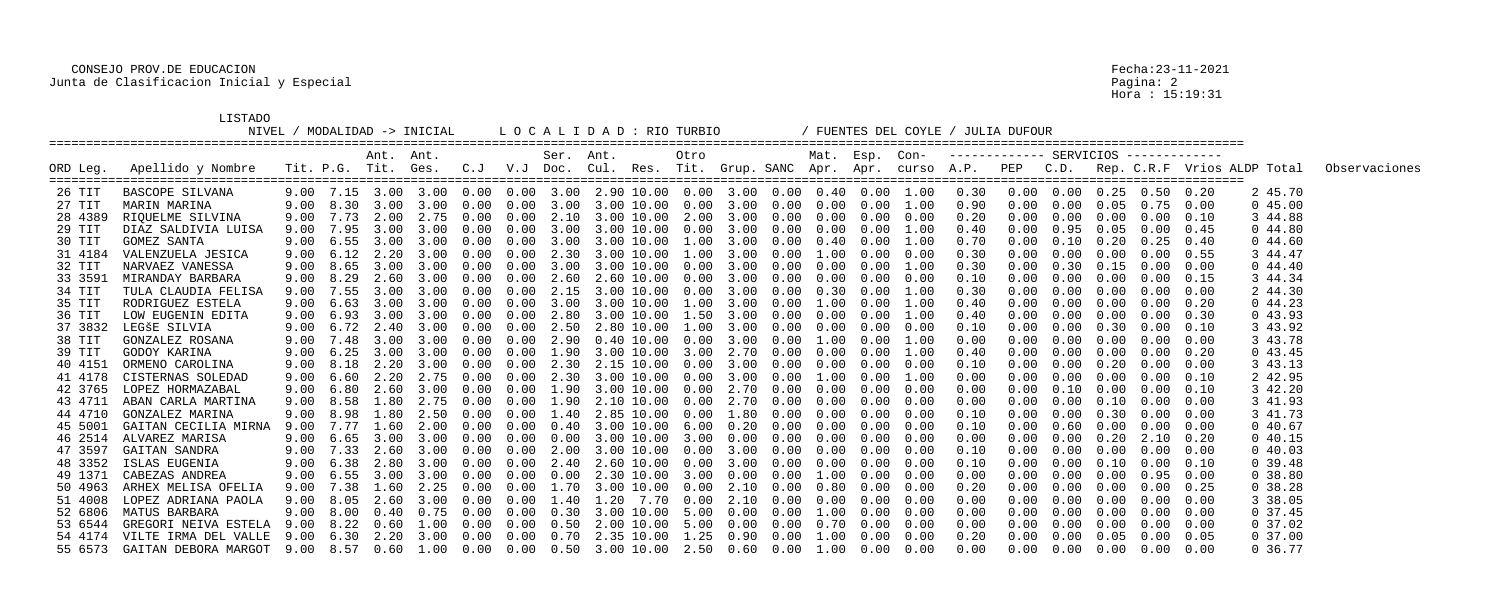| 56 1688  NARA ADRIANA   |  |  |  |  |  |  |  |  |  |  |  |
|-------------------------|--|--|--|--|--|--|--|--|--|--|--|
| 57 2975  CASTRO NATALIA |  |  |  |  |  |  |  |  |  |  |  |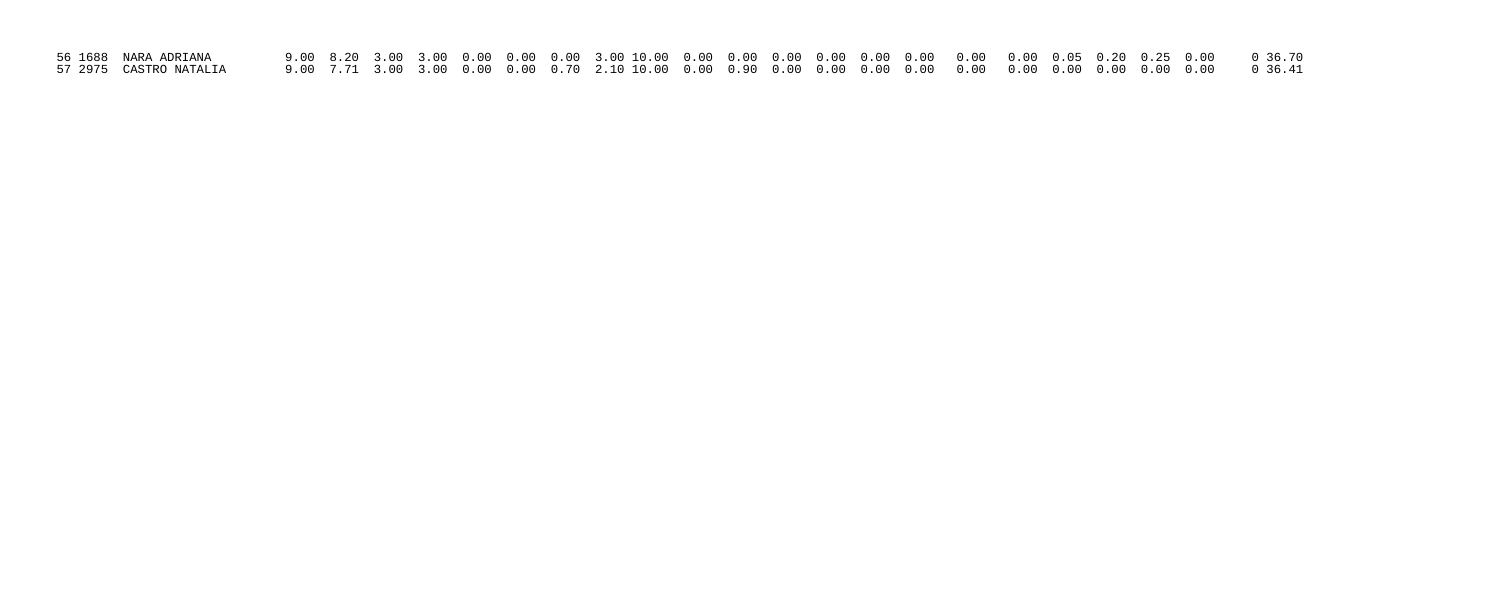# CONSEJO PROV.DE EDUCACION Fecha:23-11-2021 Junta de Clasificacion Inicial y Especial

LISTADO<br>NIVEL / MODALIDAD -> INICIAL

|          |                              |      |               | Ant. Ant.              |                                                                                         |            |            | Ser. Ant. |                              | Otro |            |                              |      | Mat. Esp. Con-                         |                   |            |      |                                        |                   |                                |      |                                                                                                  |               |
|----------|------------------------------|------|---------------|------------------------|-----------------------------------------------------------------------------------------|------------|------------|-----------|------------------------------|------|------------|------------------------------|------|----------------------------------------|-------------------|------------|------|----------------------------------------|-------------------|--------------------------------|------|--------------------------------------------------------------------------------------------------|---------------|
| ORD Leg. | Apellido y Nombre            |      |               | Tit. P.G. Tit. Ges.    |                                                                                         |            |            |           |                              |      |            |                              |      |                                        |                   |            |      |                                        |                   |                                |      | C.J V.J Doc. Cul. Res. Tit. Grup. SANC Apr. Apr. curso A.P. PEP C.D. Rep. C.R.F Vrios ALDP Total | Observaciones |
| 58 5334  | GUERRERO MARIANA             |      | $9.00$ $7.37$ |                        | $1.40$ 2.00 0.00 0.00 1.00 3.00 10.00 1.00 1.50 0.00 0.00 0.00 0.00                     |            |            |           |                              |      |            |                              |      |                                        |                   | 0.10       | 0.00 |                                        | $0.00 \quad 0.00$ | $0.00\quad 0.00$               |      | 0, 36.37                                                                                         |               |
| 59 6555  | RUBINICH URSULA              | 9.00 | 8.19          | 0.80                   | 1.00                                                                                    | 0.00       | 0.00       | 0.60      | 3.00 10.00 0.00              |      |            | $0.60\quad 0.00$             | 0.00 |                                        | $0.00\quad 0.00$  | 0.00       | 0.00 | 0.00                                   | 0.00              | 0.00                           | 0.00 | 3 36.19                                                                                          |               |
| 60 4985  | FERREYRA CLAUDIA             | 9.00 | 8.07          |                        | 1.60 2.25                                                                               | 0.00       | 0.00       | 0.00      | 3.00 10.00 0.00              |      |            |                              |      | $0.00 \t 0.00 \t 1.00 \t 0.00 \t 0.00$ |                   | 0.00       | 0.00 |                                        | $0.00 \quad 0.20$ | 0.00                           | 0.10 | 0, 35.22                                                                                         |               |
| 61 3981  | SILVESTRE NICOLASA           | 9.00 | 7.56          | 2.60                   | 3.00                                                                                    | 0.00       | 0.00       | 0.80      | 2.45 8.40                    | 0.00 |            | 1.20 0.00                    | 0.00 | 0.00                                   | 0.00              | 0.00       | 0.00 | 0.00                                   | 0.00              | 0.00                           | 0.00 | 0, 35.01                                                                                         |               |
| 62 6530  | PE¥A CAROLINA JUDITH         | 9.00 | 7.39          | 0.60                   | 1.00                                                                                    | 0.00       | 0.00       | 0.60      | 3.00 8.40                    | 1.00 | 0.90       | 0.00                         | 0.00 | 0.00                                   | 0.00              | 0.00       | 0.00 | 0.00                                   | 0.00              | 0.00                           | 0.00 | 3 34.89                                                                                          |               |
| 63 5683  | RODRIGUEZ CAROLINA           | 9.00 | 6.58          | 1.20                   | 1.75                                                                                    | 0.00       | 0.00       | 0.00      | 3.00 10.00 3.00              |      | 0.00       | $0\,.\,00$                   | 0.00 | 0.00                                   | 0.00              | 0.00       |      | 0.00                                   | 0.00              | 0.00                           | 0.25 | 0.34.78                                                                                          |               |
| 64 3843  | ARAMAYO AMALIA               | 9.00 | 7.22          | 2.40                   | 3.00                                                                                    | (0.00)     | 0.00       | 0.20      | 2.55 10.00                   | 0.00 | 0.30       | 0.00                         | 0.00 | 0.00                                   | 0.00              | 0.00       | 0.00 | 0.00                                   | 0.00              | 0.00                           | 0.00 | 0.34.67                                                                                          |               |
| 65 4434  | VINCI JORGELINA              | 9.00 | 8.61          | 2.00                   | 2.75                                                                                    | 0.00       | 0.00       | 0.00      | 2.05 10.00                   | 0.00 | 0.00       | 0.00                         | 0.00 | 0.00                                   | 0.00              | 0.00       |      | 0.00                                   | 0.00              | 0.00                           | 0.10 | 0, 34.51                                                                                         |               |
| 66 4176  | AVILA CRISTINA ANA           |      |               | $9.00 \t 6.93 \t 2.20$ | 3.00                                                                                    | 0.00       | 0.00       | 0.00      | 1.95 10.00 0.00              |      |            | $0.00 \quad 0.00$            | 1.00 | 0.00                                   | 0.00              | 0.00       |      | 0.00                                   | 0.00              | 0.00                           | 0.15 | 0.34.23                                                                                          |               |
| 67 4956  | PATAGUA PAULINA              | 9.00 | 7.93          | .60                    | 2.25                                                                                    |            | (0.00)     | 0.20      | 2.35 10.00                   | 0.00 | 0.30       | 0.00                         | 0.40 | 0.00                                   | 0.00              | 0.00       | 0.00 | 0.00                                   | (1.05)            | 0.00                           | 0.00 | 0.34.08                                                                                          |               |
| 68 5239  | ALVARADO ROMINA              | 9.00 | 7.53          | 1.40                   | 2.00                                                                                    | 0.00       | 0.00       | 0.90      | 1.90 10.00                   | 0.00 | 0.90       | 0.00                         | 0.00 | 0.00                                   | 0.00              | 0.00       |      | 0.00                                   | 0.00              | 0.00                           | 0.00 | 0, 33.63                                                                                         |               |
| 69 6525  | OROZCO NATALIA DEL           |      |               | 9.00 8.16 0.60         | 1.00                                                                                    | 0.00       | 0.00       | 0.20      | 3.00 9.10 1.00               |      |            | $0.00 \quad 0.00$            | 1.00 | 0.00                                   | 0.00              | 0.00       |      | 0.00                                   | 0.00              | 0.00                           | 0.20 | $0\,33.26$                                                                                       |               |
| 70 6510  | ZU¥IGA CARDENAS              | 9.00 |               | . . 20                 | $\Box$ $\Box$ $\Box$ $\Box$                                                             | 0.00       | $(1 \t11)$ | (1.00)    | 3.00 10.00                   | 0.00 | 0.00       | 0.00                         | 1.00 | 0.00                                   | 0.00              | 0.00       |      | n nn                                   | $(1 \cdot 0)$     | 0.00                           | 0.00 | 0, 32.93                                                                                         |               |
| 71 4996  | ESPINOSA CARLA DEL           | 9.00 | 7.86          | 1.60                   | 2.25                                                                                    |            | 0.00       |           | 1.25 10.00                   | 0.00 | 0.00       | 0.00                         | 0.80 | 0.00                                   | 0.00              | 0.00       |      | 0.00                                   | 0.00              | 0.00                           | 0.00 | 0.32.76                                                                                          |               |
| 72 6579  | ZANNI JOHANA NOEMI           | 9.00 | 8.19          | 0.60                   |                                                                                         | 0.00       | 0.00       | 0.60      | 2.90 10.00 0.00              |      | 0.00       | $0\,.\,00$                   | 0.00 | 0.00                                   | 0.00              | 0.00       |      | 0.00                                   | 0.00              | 0.00                           | 0.00 | 0, 32.29                                                                                         |               |
| 73 4712  | LAMAS DIANA CAROLINA         | 9.00 | 6.93          | .80                    | 2.25                                                                                    | (1.00)     | 0.00       | 0.40      | 1.25 10.00                   | 0.00 | 0.20       | 0.00                         | 0.00 | 0.00                                   | 0.00              | 0.00       | 0.00 | 0.00                                   | (0.00)            | 0.00                           | 0.00 | $0\,31.83$                                                                                       |               |
| 74 5356  | VILLALBA ROCIO ANAHI         | 9.00 |               | 7.80 1.40              | 2.00                                                                                    | 0.00       | 0.00       | 0.95      | $0.80 \quad 4.90$            | 0.00 | 1.50       | 0.00                         | 0.00 | 0.00                                   | 0.00              | 0.00       |      | 0.00                                   | 0.00              | 0.00                           | 0.00 | 3 31.35                                                                                          |               |
| 75 6574  | SANTOS IRMA MABEL            | 9.00 |               | 0.60                   | 1.00                                                                                    |            | 0.00       | 0.15      | 2.50 10.00                   | 0.00 | 0.00       | 0.00                         | 0.00 | 0.00                                   | 0.00              | 0.00       |      |                                        | 0.00              | 0.00                           | 0.00 | 0, 30.68                                                                                         |               |
| 76 6518  | GONZALEZ GISELLA             | 9.00 | 7.08          | 0.60                   | 1.00                                                                                    | (0.00)     | 0.00       | 0.60      | 2.05 10.00                   | 0.00 | 0.30       | 0.00                         | 0.00 | 0.00                                   | 0.00              | 0.00       | 0.00 | 0.00                                   | 0.00              | 0.00                           | 0.00 | 0, 30.63                                                                                         |               |
| 77 7321  | CASTRO MARIA ELENA           | 9.00 | 8.67          | 0.00                   | 0.25                                                                                    | 0.00       | 0.00       | 0.00      | 2.35 10.00                   | 0.00 | 0.00       | 0.00                         | 0.00 | 0.00                                   | 0.00              | 0.00       |      | 0.00                                   | 0.00              | 0.00                           | 0.00 | 0.30.27                                                                                          |               |
| 78 5272  | SOTO PAOLA VANESA            | 9.00 | 7.19          | 1.40                   |                                                                                         |            | 0.00       | 0.20      | 1.55 8.40                    | 0.00 | 0.30       | 0.00                         | 0.00 | 0.00                                   | 0.00              | 0.00       |      | 0.00                                   | 0.00              | 0.00                           | 0.00 | 0.30.04                                                                                          |               |
| 79 6547  | ALBIZO GISELLE AYLEN         | 9.00 | 7.24          | 0.60                   | 1.00                                                                                    |            | (0.00)     | 0.20      | 1.95 10.00                   | 0.00 | 0.00       | 0.00                         | 0.00 | 0.00                                   | 0.00              | 0.00       | 0.00 | 0.00                                   | (0.00)            | 0.00                           | 0.00 | 0, 29.99                                                                                         |               |
| 80 6907  | VERA PAOLA XIMENA            | 9.00 |               | 7.90 0.60              | 0.75                                                                                    | 0.00       | 0.00       | 0.00      | $0.00$ $10.00$               | 1.50 | $0\,.\,00$ | $0\,.\,00$                   | 0.00 | 0.00                                   | 0.00              | 0.00       | 0.00 | 0.00                                   | 0.00              | 0.00                           | 0.00 | $0\,29.75$                                                                                       |               |
| 81 7289  | RODRIGUEZ PAMELA             |      |               |                        | $9.00 \quad 8.20 \quad 0.25 \quad 0.00$                                                 | $0\,.\,00$ | 0.00       |           | $0.00$ $0.85$ $10.00$ $0.00$ |      |            | $0.00 \quad 0.00 \quad 0.00$ |      |                                        | $0.00 \quad 0.00$ | 0.00       | 0.00 |                                        | $0.00 \quad 0.00$ | $0.00 \quad 0.05$              |      | 028.35                                                                                           |               |
|          | 82 4632 DIAZ MARCELA         |      |               |                        | 9.00 7.82 1.80 2.50 0.00 0.00 0.00 0.50 6.30 0.00 0.00 0.00 0.00 0.00 0.00              |            |            |           |                              |      |            |                              |      |                                        |                   |            |      |                                        |                   |                                |      |                                                                                                  |               |
| 83 6689  | PERALTA ABARZUA              |      |               |                        | 9.00 6.97  0.60  1.00  0.00  0.00  0.40  0.30  6.30  0.00  0.30  0.00  0.00  0.00  0.00 |            |            |           |                              |      |            |                              |      |                                        |                   | 0.00       | 0.00 |                                        |                   | $0.00 \t 0.00 \t 0.00 \t 0.00$ |      | 3 27.87                                                                                          |               |
|          | 84 5771 GOMEZ VALERIA GISELE |      |               |                        | 9.00 6.37 1.80 1.75 0.00 0.00 0.20 1.80 4.20 1.00 0.30 0.00 0.00 0.00 0.00              |            |            |           |                              |      |            |                              |      |                                        |                   | 0.00       |      | $0.00$ $0.00$ $0.00$ $0.00$ $0.00$     |                   |                                |      | $0\,26.42$                                                                                       |               |
|          | 85 5999 RIVERA IRIS EUGENIA  |      |               |                        |                                                                                         |            |            |           |                              |      |            |                              |      |                                        |                   | 0.00       |      | $0.00$ $0.00$ $0.00$ $0.00$ $0.05$     |                   |                                |      | 023.88                                                                                           |               |
|          | 86 5541 CAMBRONEIRA MONICA   |      |               |                        | 9.00 8.11 1.00 1.25 0.00 0.00 0.50 0.20 3.50 0.00 0.30 0.00 0.00 0.00 0.00              |            |            |           |                              |      |            |                              |      |                                        |                   | $0\,.\,00$ |      | $0.00 \t 0.00 \t 0.00 \t 0.00 \t 0.00$ |                   |                                |      | $0\,23.86$                                                                                       |               |
|          |                              |      |               |                        |                                                                                         |            |            |           |                              |      |            |                              |      |                                        |                   |            |      |                                        |                   |                                |      |                                                                                                  |               |

Pagina: 3<br>Hora : 15:19:31

L O C A L I D A D : RIO TURBIO / FUENTES DEL COYLE / JULIA DUFOUR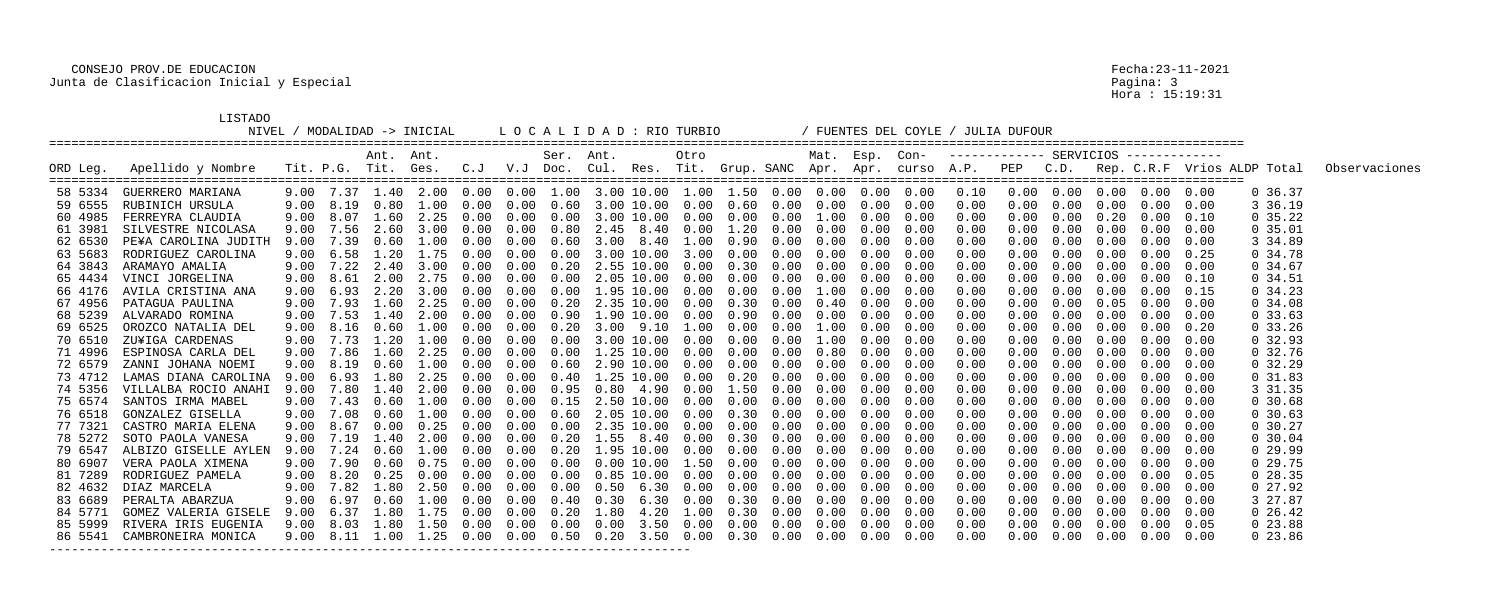---------------------------------------------------------------------------------------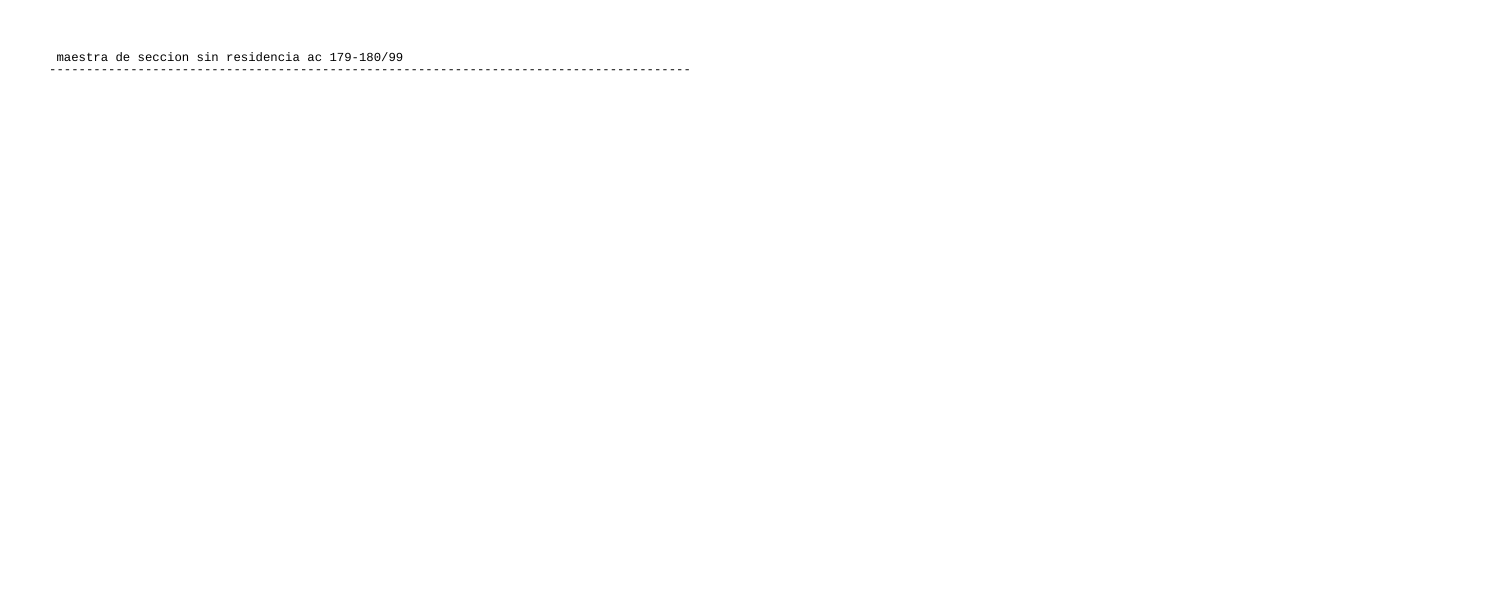### CONSEJO PROV.DE EDUCACION Fecha:23-11-2021 Junta de Clasificacion Inicial y Especial Pagina: 4

### LISTADO

|         |                                                                                                                                                                                                                                |      |           |                | NIVEL / MODALIDAD -> INICIAL  |                  |            |           | L O C A L I D A D : RIO TURBIO                                                                            |      |            |                   |      |            |                                           | / FUENTES DEL COYLE / JULIA DUFOUR |            |      |                   |                                        |      |                                                                                                                           |               |
|---------|--------------------------------------------------------------------------------------------------------------------------------------------------------------------------------------------------------------------------------|------|-----------|----------------|-------------------------------|------------------|------------|-----------|-----------------------------------------------------------------------------------------------------------|------|------------|-------------------|------|------------|-------------------------------------------|------------------------------------|------------|------|-------------------|----------------------------------------|------|---------------------------------------------------------------------------------------------------------------------------|---------------|
|         |                                                                                                                                                                                                                                |      |           | Ant. Ant.      |                               |                  |            | Ser. Ant. |                                                                                                           | Otro |            |                   |      |            |                                           |                                    |            |      |                   |                                        |      |                                                                                                                           |               |
|         | ORD Leg. Apellido y Nombre                                                                                                                                                                                                     |      |           |                |                               |                  |            |           |                                                                                                           |      |            |                   |      |            |                                           |                                    |            |      |                   |                                        |      | Tit. P.G. Tit. Ges.  C.J  V.J Doc. Cul. Res. Tit. Grup. SANC Apr. Apr. curso A.P.  PEP  C.D.  Rep. C.R.F Vrios ALDP Total | Observaciones |
|         | 1 7147 CARABAJAL ESTEFANIA  9.00  9.50  1.40  0.50  0.00  0.00  0.00  0.00  0.00  0.00  0.00  0.00  0.00  0.00  0.00  0.00  0.00  0.00  0.00  0.00  0.00  0.00  0.00  0.00  0.00  0.00  0.00  0.00  0.00  0.00  0.00  0.00  0. |      |           |                |                               |                  |            |           |                                                                                                           |      |            |                   |      |            |                                           |                                    |            |      |                   |                                        |      | $0\,21.45$                                                                                                                |               |
|         | 2 7206 MOYANO LUCIANA                                                                                                                                                                                                          |      |           |                | 9.00 8.81 0.20 0.25 0.00 0.00 |                  |            |           | $0.00$ $0.00$ $0.00$ $0.00$                                                                               |      |            |                   |      |            | $0.00$ $0.00$ $0.00$ $0.00$ $0.00$ $0.00$ | $0\,.\,00$                         |            |      |                   | $0.00 \t 0.00 \t 0.00 \t 0.00 \t 0.00$ |      | 0 18.26                                                                                                                   |               |
|         | prof. educ. fisica                                                                                                                                                                                                             |      |           |                |                               |                  |            |           |                                                                                                           |      |            |                   |      |            |                                           |                                    |            |      |                   |                                        |      |                                                                                                                           |               |
| 1 TIT   | GRAMAJO VANESA DEL                                                                                                                                                                                                             |      |           |                |                               |                  |            |           |                                                                                                           |      |            |                   |      |            |                                           |                                    |            |      |                   |                                        |      | 0.44.56                                                                                                                   |               |
| 2 TIT   | ABILDGAARD ALFREDO                                                                                                                                                                                                             |      |           |                |                               |                  |            |           | 9.00 7.40 3.00 3.00 0.00 0.00 3.00 3.00 10.00 0.00                                                        |      |            |                   |      |            | 3.00  0.00  0.00  0.00  1.00              | 0.00                               | 0.00       |      |                   | $0.95$ 0.00 0.50 0.00                  |      | 043.85                                                                                                                    |               |
| 3 3490  | RIVITTI MARIA                                                                                                                                                                                                                  | 9.00 |           | 7.26 3.00      | 3.00                          | 0.00             | 0.00       | 0.00      | 3.00 10.00 5.00                                                                                           |      |            | $0.00 \quad 0.00$ | 0.00 | 0.00       | 0.00                                      | 0.00                               | 0.00       | 0.00 | 3.05              | 0.00                                   | 0.30 | 043.61                                                                                                                    |               |
| 4 TON   | LACAMOIRE SABRINA                                                                                                                                                                                                              | 9.00 | 8.07      | 3.00           | 3.00                          | 0.00             | 0.00       | 0.00      | 3.00 10.00 5.00                                                                                           |      |            | $0.00 \quad 0.00$ | 0.00 | 0.00       | 0.00                                      | 0.00                               | 0.00       | 0.00 | 0.45              | 0.00                                   | 0.00 | 041.52                                                                                                                    |               |
| 5 2838  | MATUS ROMINA ANALIA                                                                                                                                                                                                            | 9.00 | 8.61      | 3.00           | 3.00                          | 0.00             | 0.00       |           |                                                                                                           |      |            |                   | 1.00 |            | $0.00 \quad 0.00$                         | 0.00                               | 0.00       |      |                   | $0.00 \t 0.15 \t 0.25 \t 0.10$         |      | 040.96                                                                                                                    |               |
| 6 TON   | TOLOSA ROSANA NELIDA                                                                                                                                                                                                           | 9.00 | 7.41      | 3.00           | 3.00                          | 0.00             | 0.00       | 0.00      | 3.00 10.00                                                                                                | 4.00 | 0.00       | 0.00              | 0.00 | 0.00       | 0.00                                      | 0.00                               |            | 0.00 | 0.55              | 0.25                                   | 0.10 | 040.31                                                                                                                    |               |
| 7 2752  | MERCADO MARIANA                                                                                                                                                                                                                |      |           | 9.00 7.90 3.00 | 3.00                          | 0.00             | 0.00       | 0.15      | 1.75 10.00                                                                                                | 0.00 | $0\,.\,00$ | $0\,.\,00$        | 1.00 | 0.00       | 0.00                                      | 0.00                               |            | 0.00 | 3.00              | 0.00                                   | 0.00 | 0.38.80                                                                                                                   |               |
| 8 3983  | CASAS HUMBERTO                                                                                                                                                                                                                 |      |           |                | 9.00 6.85 3.00 3.00           | 0.00             | 0.00       |           | $1.30$ $3.00$ $10.00$ $0.00$                                                                              |      |            | $1.80$ $0.00$     | 0.00 |            | $0.00$ $0.00$                             | 0.00                               |            |      | $0.00 \quad 0.30$ | $0.00 \quad 0.25$                      |      | 0.38.50                                                                                                                   |               |
| 9 361'  | ABRACAITE GABRIELA                                                                                                                                                                                                             | 9.00 | 8.18      | 2.60           | 3.00                          | 0.00             | 0.00       | 1.50      | 3.00 9.10                                                                                                 | 0.00 | 2.10       | 0.00              | 0.00 | 0.00       | 0.00                                      | 0.00                               |            | 0.00 | 0.00              | $0.00 \quad 0.00$                      |      | $0\,38.48$                                                                                                                |               |
| 10 2751 | ARNOLD AMILCAR                                                                                                                                                                                                                 | 9.00 | 7.64      | 3.00           | 3.00                          | 0.00             | 0.00       | 0.00      | 2.25 10.00 0.00                                                                                           |      | $0\,.\,00$ | 0.00              | 0.00 | 0.00       | 0.00                                      | 0.00                               | 0.00       | 0.00 | 3.00              | 0.00                                   | 0.00 | 0 37.89                                                                                                                   |               |
| 11 2720 | TRIVIGNO GABRIEL                                                                                                                                                                                                               |      |           |                | 9.00 8.52 3.00 3.00 0.00      |                  | $0\,.\,00$ |           | $0.00$ 3.00 10.00 0.00                                                                                    |      |            | $0.00 \quad 0.00$ | 0.00 |            | $0.00$ $0.00$                             | 0.00                               | 0.00       |      |                   | $0.00 \t 0.55 \t 0.00 \t 0.15$         |      | $0\,37.22$                                                                                                                |               |
| 12 2434 | CARRIZO NOELIA                                                                                                                                                                                                                 | 9.00 | 7.45      | 3.00           | 3.00                          | 0.00             | 0.00       | 0.00      | 3.00 10.00                                                                                                | 0.00 | 0.00       | 0.00              | 0.20 | 0.00       | 0.00                                      | 0.00                               |            | 0.00 | 0.00              | $0.75$ 0.00                            |      | $0\,36.40$                                                                                                                |               |
| 13 3798 | ELIA JOSE LUIS ANGEL                                                                                                                                                                                                           |      |           | 9.00 6.72 3.00 | 3.00                          | 0.00             | 0.00       | 0.00      | 3.00 10.00 1.50                                                                                           |      | $0\,.\,00$ | 0.00              | 0.00 | 0.00       | 0.00                                      | 0.00                               |            | 0.00 | 0.00              | 0.00                                   | 0.00 | $0\,36.22$                                                                                                                |               |
| 14 3557 | COLLANTS CARLOS                                                                                                                                                                                                                |      |           |                | $9.00$ $7.10$ $3.00$ $3.00$   | 0.00             | 0.00       |           | 0.00 3.00 10.00 0.00                                                                                      |      |            | $0.00 \quad 0.00$ | 0.00 |            | $0.00 \quad 0.00$                         | 0.00                               |            |      | $0.00 \quad 0.60$ | $0.00\quad 0.00$                       |      | 0, 35.70                                                                                                                  |               |
| 15 4766 | TOCONAS JOSE ARIEL                                                                                                                                                                                                             | 9.00 | 7.32      | 2.00           | 2.50                          | 0.00             | 0.00       | 1.80      | 2.85 6.30                                                                                                 | 0.00 | 2.70       | 0.00              | 0.00 | 0.00       | 1.00                                      | 0.00                               |            | 0.00 | 0.05              | 0.00                                   | 0.00 | $0\,35.52$                                                                                                                |               |
| 16 2682 | ARRUA CARLOS GUSTAVO                                                                                                                                                                                                           |      | 9.00 8.10 | 3.00           | 3.00                          | 0.00             | 0.00       | 0.50      | 0.75 10.00                                                                                                | 0.00 | 0.60       | $0\,.\,00$        | 0.00 | $0\,.\,00$ | 0.00                                      | 0.00                               | 0.00       | 0.00 | 0.25              | 0.25                                   | 0.00 | $0\,35.45$                                                                                                                |               |
| 17 3095 | RODRIGUEZ DANIELA                                                                                                                                                                                                              |      |           |                | 9.00 7.35 3.00 3.00 0.00      |                  |            |           | $0.00$ $0.00$ $2.00$ $10.00$ $0.00$ $0.00$ $0.00$ $0.00$ $0.00$ $0.00$                                    |      |            |                   |      |            |                                           | 0.00                               | $0\,.\,00$ |      |                   | $0.00 \t 0.10 \t 0.00 \t 0.00$         |      | $0\,34.45$                                                                                                                |               |
| 18 3386 | ONTIVERO MAURICIO                                                                                                                                                                                                              |      |           |                | $9.00$ 5.75 2.80 2.50         | $0.00\quad 0.00$ |            | 0.60      | 2.30 10.00  0.00  0.90  0.00  0.00                                                                        |      |            |                   |      |            | $0.00 \quad 0.00$                         | 0.00                               | 0.00       |      | $0.00 \quad 0.25$ | $0.00 \quad 0.00$                      |      | 0, 34.10                                                                                                                  |               |
|         | 19 5914 PAEZ MAURICIO                                                                                                                                                                                                          |      |           |                |                               |                  |            |           |                                                                                                           |      |            |                   |      |            |                                           | 0.00                               | 0.00       |      |                   | $0.00 \t 0.10 \t 0.00 \t 0.00$         |      | 0 33.87                                                                                                                   |               |
| 20 4292 | VILTE PETRONA MARIA                                                                                                                                                                                                            |      |           |                |                               |                  |            |           |                                                                                                           |      |            |                   |      |            |                                           | 0.00                               | 0.00       |      | $0.00 \quad 0.25$ | 0.00                                   | 0.20 | $0\,33.24$                                                                                                                |               |
| 21 6256 | CARRIZO BRUNO                                                                                                                                                                                                                  |      |           |                |                               |                  |            |           |                                                                                                           |      |            |                   |      |            |                                           | 0.00                               | 0.00       |      |                   | $0.00 \quad 0.00 \quad 0.00$           | 0.00 | $0\,33.02$                                                                                                                |               |
| 22 4485 | MARTINEZ CARLOS                                                                                                                                                                                                                |      |           |                |                               |                  |            |           | $9.00$ 5.35 2.00 2.75 0.00 0.00 0.00 2.65 10.00 0.00 0.00 0.00 0.00 0.00 0.00                             |      |            |                   |      |            |                                           | 0.00                               | $0\,.\,00$ |      | $0.00 \quad 0.00$ | 0.00                                   | 0.10 | $0\,31.85$                                                                                                                |               |
| 23 5093 | VILLAGRAN, VANESA                                                                                                                                                                                                              |      |           |                |                               |                  |            |           | $9.00$ $7.47$ $1.40$ $1.75$ $0.00$ $0.00$ $0.10$ $1.90$ $10.00$ $0.00$ $0.00$ $0.00$ $0.00$ $0.00$ $0.00$ |      |            |                   |      |            |                                           | 0.00                               | 0.00       |      |                   | $0.00 \t 0.00 \t 0.00 \t 0.00$         |      | $0\quad 31.62$                                                                                                            |               |
| 24 6660 | CARRIZO LUCAS NAHUEL                                                                                                                                                                                                           |      |           |                |                               |                  |            |           | $9.00$ $7.77$ $0.80$ $1.00$ $0.00$ $0.00$ $0.00$ $3.00$ $10.00$ $0.00$ $0.00$ $0.00$ $0.00$ $0.00$ $0.00$ |      |            |                   |      |            |                                           | 0.00                               | 0.00       |      |                   | $0.00 \t 0.00 \t 0.00 \t 0.00$         |      | $0\,31.57$                                                                                                                |               |
| 25 6923 | RIQUELME WALTER                                                                                                                                                                                                                |      |           |                |                               |                  |            |           | $9.00$ 7.63 $1.00$ 0.75 0.00 0.00 0.00 1.95 10.00 0.00 0.00 0.00 0.00 0.00 0.00                           |      |            |                   |      |            |                                           | 0.00                               | $0\,.\,00$ |      |                   | $0.00 \t 0.00 \t 0.00 \t 0.00$         |      | $0\,30.33$                                                                                                                |               |

Pagina: 4<br>Hora : 15:19:31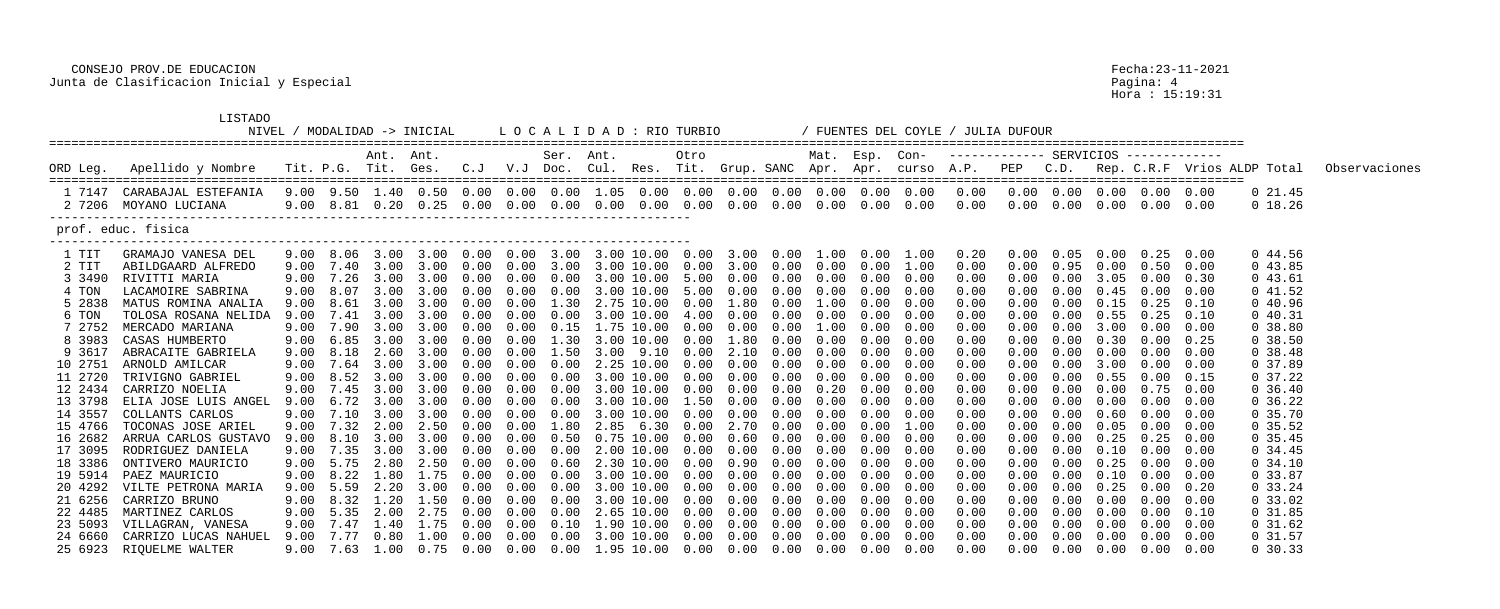| 26 6943 CALPANCHAY PUCA |  |  |  |  |  |  |  |  |  |  |  |  |
|-------------------------|--|--|--|--|--|--|--|--|--|--|--|--|
|                         |  |  |  |  |  |  |  |  |  |  |  |  |